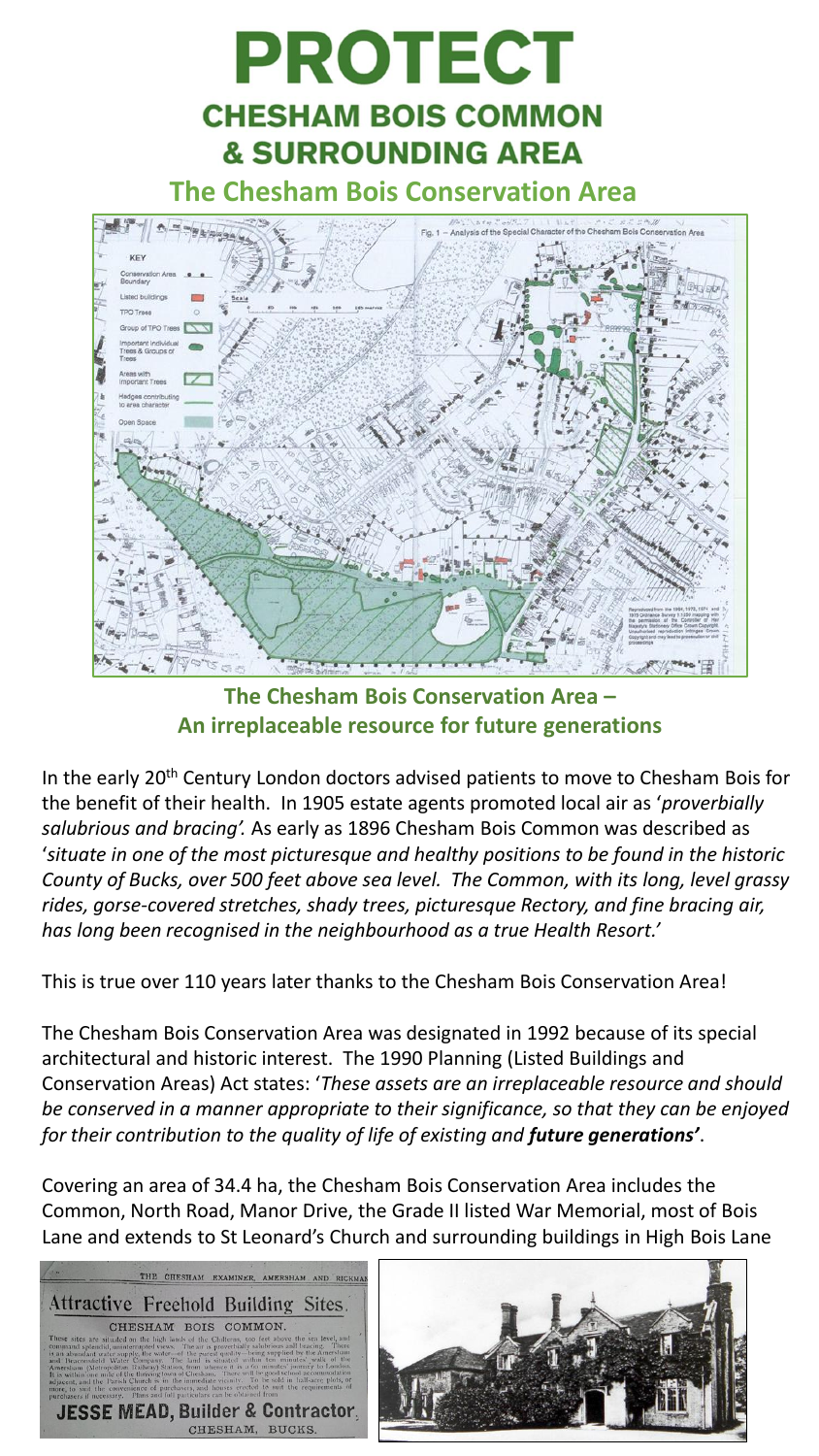

There are 12 Grade II listed buildings in the Conservation Area with 7 scattered across the parish. 9 of the 12 are clustered around the Glebe at the heart of the village. Most are the earliest buildings in the parish and are fundamental to the character of the area as they tell the story of the village's rural past before the arrival of the Metropolitan Railway. There are also many fine Arts and Crafts houses in or adjacent to the Conservation Area which are now considered non-designated heritage assets as they form part of our rich cultural identity.

Chesham Bois Common is owned by the Parish Council and is used by all the community, young and old. It is the home of Chesham Bois Cricket Club and a natural haven for wildlife. It is regularly used by community groups such as the Forest Schools, the Scouts and Chiltern Rangers and is the site of the Chesham Bois Parish Fete and village picnic. The Parish Council website states that they 'consider it vital to conserve the character of Chesham Bois Common'.

According to the 1990 Planning (Listed Buildings and Conservation Areas) Act, when considering any planning proposal in a conservation area 'special attention shall be paid to the desirability of **preserving or enhancing** the character or appearance of that area'

## **The boundary between urbanisation and semi-rural tranquillity**

The Common marks the boundary between the **town** of Amersham-on-the-Hill and the **village** of Chesham Bois. The Common is the beginning of the Conservation Area, where we see a shift from urbanisation to a distinctive semi-rural character. The Common is a '*tranquil area which has remained relatively undisturbed by noise and is praised for its recreational and amenity value for this reason'.* 



PROTE **CHESHAM BOIS COMMON & SURROUNDING AREA**